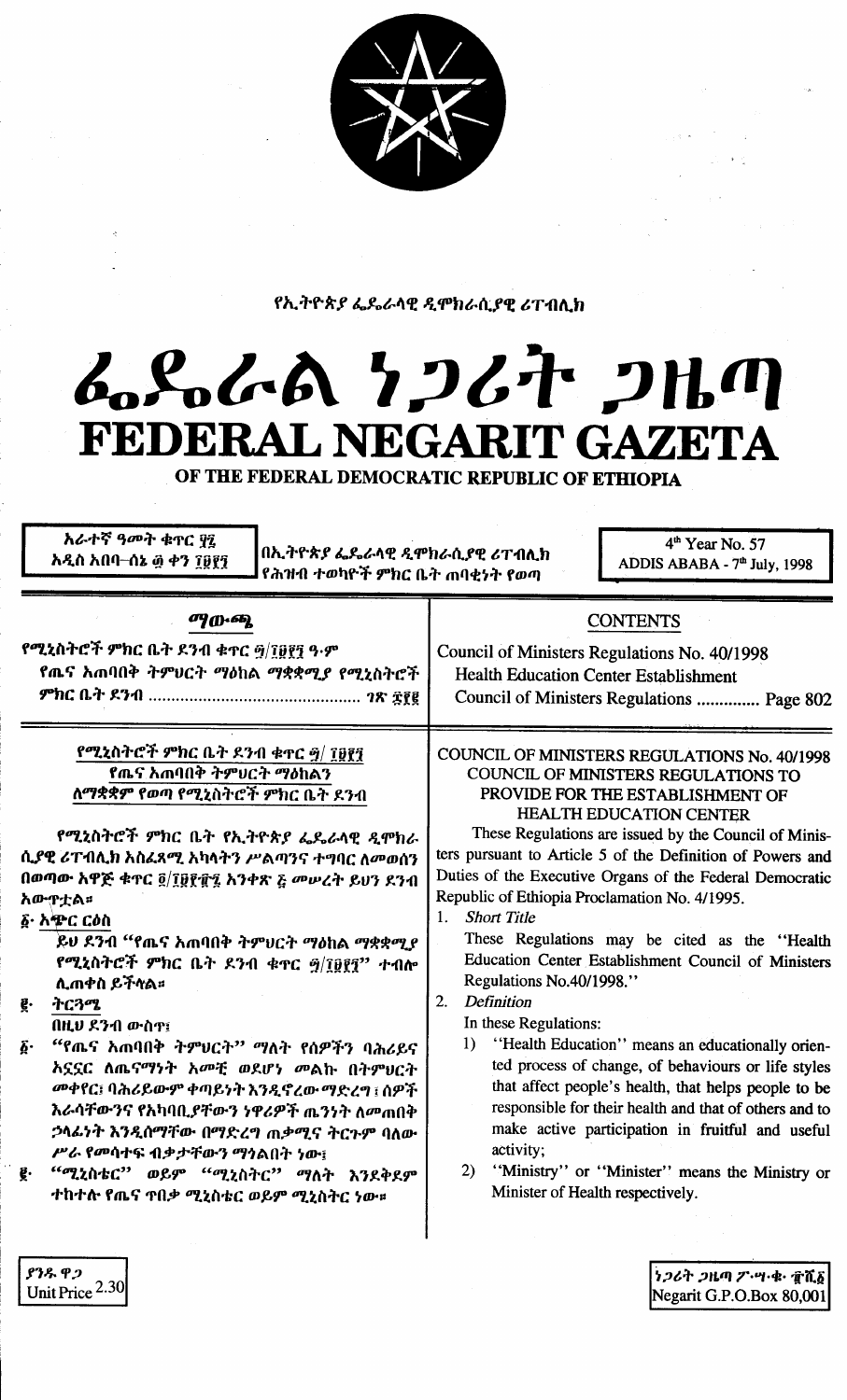| Ĉ٠                       | መቋቋም                                                                                                                                                          | 3. | <b>Establishment</b>                                                                                                                                                                                    |
|--------------------------|---------------------------------------------------------------------------------------------------------------------------------------------------------------|----|---------------------------------------------------------------------------------------------------------------------------------------------------------------------------------------------------------|
|                          | የጤና አጠባበቅ ትምህርት ማዕከል (ከዚህ በኋላ<br>δ.<br>"ማዕከሉ" እየተባለ የሚጠራ) የሕግ ሰውነት ያለው<br>ራሱን የቻለ የፌዴራል መንግሥት መሥሪያ ቤት ሆኖ<br>በዚሀ ደንብ ተቋቁሟል።                                    |    | There is hereby established the Health Education<br>1)<br>Center (hereinafter "the Center") as an autonomous<br>Federal Government institution having its own legal<br>personality.                     |
|                          | የማዕከሉ ተጠሪነት ለሚኒስቴሩ ይሆናል።<br>g.                                                                                                                                | 4. | The Center shall be accountable to the Ministry.<br>2)<br><b>Head Office</b>                                                                                                                            |
| $\tilde{\mathbf{g}}$ .   | ዋና መሥሪያ ቤት<br>የማዕከሉ ዋና መሥሪያ ቤት አዲስ አበባ ይሆናል። እንደ<br>አስፈላጊነቱም በማናቸውም ሥፍራ ቅርንጫፍ መሥሪያ ቤት                                                                         |    | The Center shall have its head office in Addis Ababa<br>and may have branch offices elsewhere as may be<br>necessary.                                                                                   |
|                          | ሊኖረው ይችላል።<br>그렇게 하                                                                                                                                           | 5. | <b>Objectives</b><br>The Center shall have the following objectives:                                                                                                                                    |
| $\boldsymbol{\tilde{G}}$ | ዓላማ<br>ማዕከሉ የሚከተሉት ዓላማዎች ይኖሩታል፤                                                                                                                               |    | to coordinate health education activities at national<br>$\hat{1}$                                                                                                                                      |
|                          | በአገር አቀፍ ደረጀ የጤና አጠባበቅ ትምህርት እንቅስ<br>$\tilde{\mathbf{Q}}$ .<br>ቃሴን ማስተባበር፤<br>በአገሪቱ የጤና ፖሊሲ መሥረት የኅብረተሰቡን የጤና<br>ğ.<br><i>ግን</i> ዛቤና አመለካከት በማሳደግ ኅብረተሰቡ በፌቃደ |    | level;<br>to help, on the basis of the country's health policy,<br>2)<br>increase health awareness and knowledge of the<br>community and thereby bring about voluntary be-                              |
|                          | ኝነት ላይ የተመሠረተ የባሀሪይ ለውዋ አምዋቶ ራሱን<br>ከበሽታ ጠንቆች እንዲከላከል፤ ጤናውን እንዲያዳብር<br>በተዘረጉለት የጤና አገልግሎቶችና ፕሮግራሞች እንዲ                                                        |    | havioural changes, use and participate in the health<br>services and programmes established, prevent<br>diseases and promote health.                                                                    |
|                          | ሳታፍና ተጠቃሚ እንዲሆን ማንዝ።                                                                                                                                          | 6. | <b>Powers and Duties</b><br>The Center shall have the powers and duties to:                                                                                                                             |
| Į.                       | ሥልጣንና ተግባር<br>ማዕከሉ የሚከተሉት ሥልጣንና ተግባሮች ይኖሩታል፤<br>በአገሪቱ የጤና ፖሊሲ ላይ በመመሥረት የጤና                                                                                   |    | prepare national health education standards based on<br>$\left( \mathbf{I}\right)$<br>the country's health policy and follow up its im-                                                                 |
|                          | $\boldsymbol{\delta}$ .<br>አጠባበቅ ትምህርት ሀገር አቀፍ መመዘኛ የማዘጋጀትና<br>ተግባራዊነቱን የመከታተል፤                                                                               |    | plementation;<br>cause the dissemination of lessons on major health<br>2)<br>and health related problems through appropriate                                                                            |
|                          | በአገሪቱ ዋና ዋና የጤናና ተዛማጅ ችግሮች ላይ ያተኮሩ<br>g.<br>ትምህርታዊ መልእክቶችን አግባብ ባላቸው የመገናኛ<br>ብዙሃን እንዲሰራጮ የማድረግ፤                                                              |    | media;<br>3) provide assistance to federal and regional govern-                                                                                                                                         |
|                          | የጨና አጠባበቅ ትምህርትን በተመለከተ ለፌ <b>ዱራልና</b><br>Ĉ٠<br>ለክልል መንግሥታዊ እንዲሁም መንግሥታዊ ላልሆኑ                                                                                 |    | ment organs and to non-governmental bodies on<br>health education matters;<br>cause basic health education to be given in schools<br>4)                                                                 |
|                          | አካላት እንዛ የመስጠት፤<br>አግባብ ካላቸው አካላት <i>ጋ</i> ር በመተባበር ለትምህርት<br>ĝ٠<br>ቤቶችና ለማሠልጠኛ ተቋማት መሠረታዊ የጤና<br>አጠባበቅ ትምህርት እንዲሰዋና እንዳስፈላጊነቱም<br>በሥርዓተ ትምህርት እንዲካተት የማድረግ፤  |    | and training institutions at all levels in cooperation<br>with the appropriate organs and infuse them in the<br>curriculum where necessary;<br>undertake research and studies on health education<br>5) |
|                          | <u>ሯ· የጨና አጠባበቅ ትምሀርትን በተመለከተ ተናትና</u><br>ምርምር የማካሄድ፤ በተናትና ምርምር ውጤቶች ላይ<br>በመመስረት የማስተማሪያ መሣሪያዎችን የማዘጋጀትና<br>የማሡራጨት፤ ቀጣይ ተናቶችና ግምገማዎች በማድረግ                  |    | matters, publish and distribute health teaching<br>materials based on the research findings and conduct<br>further evaluation and monitoring to improve health<br>education;                            |
|                          | የማሻሻል፤<br>እንደአስፈላጊነቱ የሙያ ምክር የመስጠት፤ አጫጭር<br>L.<br>ሲምፖዚየሞች<br>አውደዋናቶችና<br>ሥልጠናዎች<br>የማካሄድ፤                                                                     |    | render professional consultancy services, conduct<br>6)<br>short-term trainings, workshops and symposiums as<br>deemed necessary;<br>charge fees for the services it renders in accordance<br>7)        |
|                          | ለሚሰጠው አገልግሎት መንግሥት በሚያወጣው<br>$\mathbf{\hat{z}}$<br>መመሪያ መሠረት ተመጣጣኝ ዋጋ የማስከፌል፤                                                                                 |    | with directives to be issued by the government;<br>own property, enter into contracts, sue and be sued in<br>8)                                                                                         |
|                          | የንብረት ባለቤት የመሆን፤ ውል የመዋዋል፤ በስሙ<br>Ï٠<br>የመክሰስና የመከሰስ፤                                                                                                         |    | its own name;<br>issue certificate to those who attend short courses on<br>9                                                                                                                            |
|                          | ለሚሰጠው የጤና አጠባበቅ ትምህርት አጫጭር ሥል<br>ŷ٠<br>ጠናዎች የምስክር ወረቀት የመስጠት፤                                                                                                 |    | health education;<br>carry out such other activities as are necessary for<br>10)                                                                                                                        |
|                          | ዓላማውን ለማስፈጸም የሚረዱ ሴሎች ተግባሮችን<br>Ţ.<br>የማከናወን።                                                                                                                 |    | the attainment of its objectives.                                                                                                                                                                       |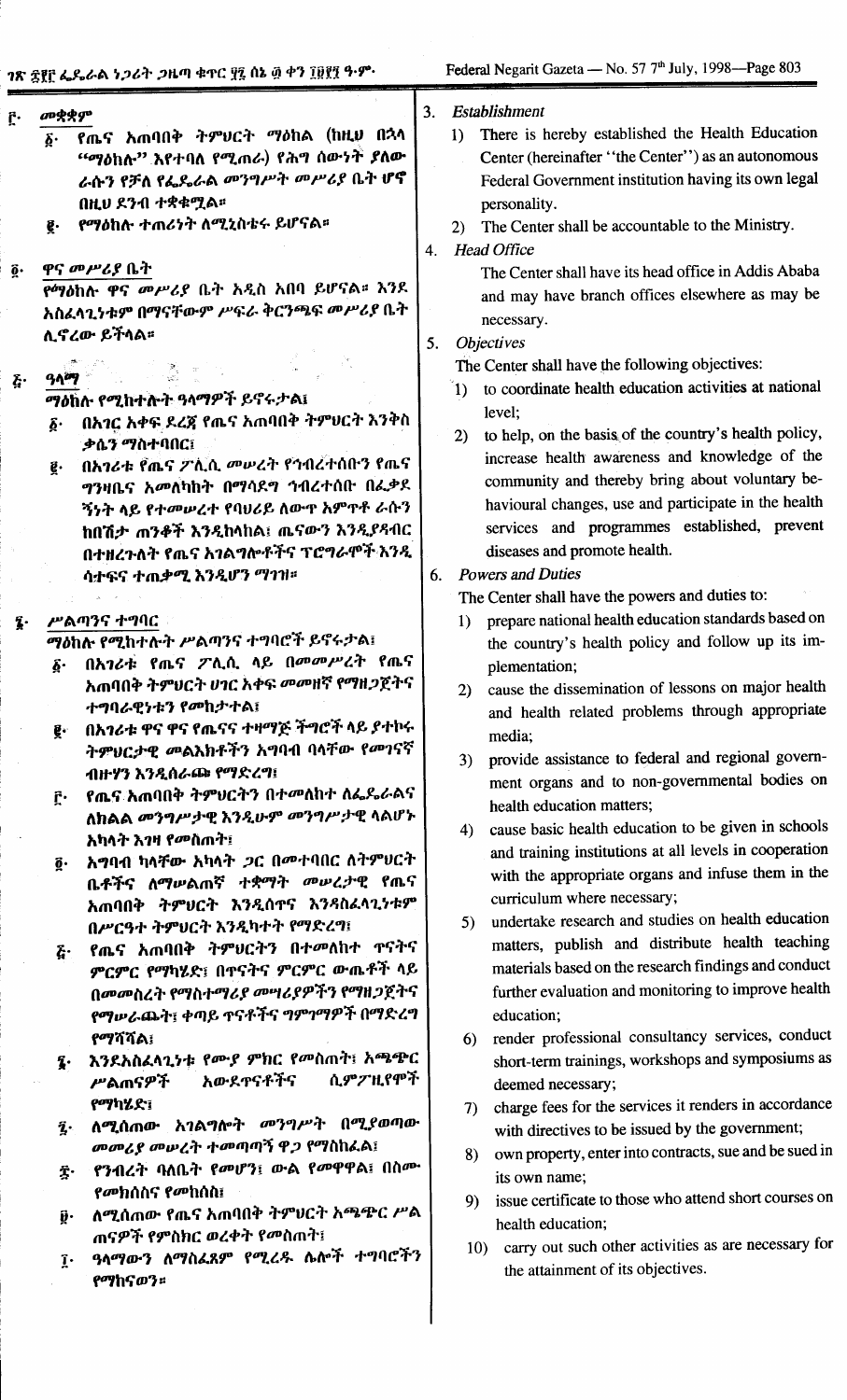- የማዕከሉ አቋም *Mohes*
- $ACR1$  $\delta$ .

 $\tilde{\mathbf{z}}$ .

ß.

- በሚኒስትሩ አቅራቢነት በመንግሥት የሚሾሙ አንድ ę. ዋና ሥራ አስኪያጅ እና አካድ ምክትል ዋና ሥራ አስኪያጅ፣ እና
- አስፈላጊው ሥራተኞች፤ r. ይኖሩታል ፡

## የቦርዱ አባላት

ቦርዱ በመንግሥት የሚሰየሙ ሰባት አባላት ይኖሩታል። ሥልጣንና ተግባር

## ቦርዱ የሚከተሉት ሥልጣንና ተግባሮች ይኖሩታል ፤

- የማዕከሉን ሥራዎች በበላይነት ይመራል፤ ይቆጣጠራል፤ δ.
- የማዕከሉን የአጭርና የረጅም ጊዜ ዕቅድ እንዲሁም g. ዓመታዊ የሥራ ፕሮግራምና በጀት መርምሮ ለሚኒስትሩ ያቀርባል፤ ሲፀድቅም ተግባራዊነቱን ያረጋግጣል፤
- የማዕከሉን የሥራ ፕሮግራም መርምሮ ያፀድቃል፤ በሥራ Ĉ. መተርጎሙንም ይከታተላል፤
- በዋናው ሥራ አስኪያጅ በሚቀርቡ የማዕከሉን አስተዳ  $\overline{\mathbf{0}}$  . ደርና አመራር በሚመለከቱ ሴሎች ጉዳዮች ላይ ይወስናል።

## የቦርዱ ስብሰባ  $\mathbf{r}$

- ቦርዱ በዓመት ሦስት ጊዜ ይሰበሰባል፤ ሆኖም አስፈላጊ አ. ሆኖ ሲገኝ በሰብሳቢው ዋሪ በማናቸውም ጊዜ ሊሰበሰብ ይችላል ።
- በቦርዱ ስብሰባ ላይ ከማግሽ በላይ አባላት ከተገኙ g. ምልአተ ጉባኤ ይሆናል።
- የቦርዱ ውሣኔ የሚተላለፈው በስብሰባው በተገኙ Ĉ٠ አባላት በአብዛኛው ድምጽ ሲደንፍ ይሆናል፤ ሆኖም ድምጽ እኩል ለእኩል የተከፈለ እንደሆነ ሰብሳቢው ወሣኝ ድምጽ ይኖረዋል።
- የዚህ አንቀጽ ድንጋጌዎች እንደተጠበቁ ሆነው ቦርዱ õ. የራሱን የስብሰባ ሥነ ሥርዓት ደንብ ሊያወጣ ይችላል**።**
- የዋናው ሥራ አስኪያጅ ሥልጣንና ተግባር Ĩδ·
	- ዋናው ሥራ አስኪያጅ የማዕከሉ ዋና ሥራ አስፈጻሚ δ. ሆኖ ቦርዱ በሚሰጠው አጠቃላይ መመሪያ መሠረት የማዕከሉን ሥራዎች ይመራል፤ ያስተዳድራል።
	- **@** የዚህ አንቀጽ ንዑስ አንቀጽ (፩) አጠቃላይ አነ*ጋገ*ር እንደተጠበቀ ሆኖ፣ ዋናው ሥራ አስኪያጅ፣
		- U) በዚህ ደንብ አንቀጽ ፯ የተመለከተውን የማዕከሉን ሥልጣንና ተግባር ሥራ ላይ ያውላል፤
		- የማዕከሉን ዓመታዊ ዕቅድ ፤ የሥራ ፕሮግራም እና ለ) በጀት አዘ*ጋጅቶ* ለቦር*ዱ ያቀር*ባል፤ ሲፈቀድም በሥራ ላይ ያውላል፤
		- ለማዕከሉ በተፈቀደለት በጀትና የሥራ ፕሮግራም **ch)** መሠረት ገንዘብ ወጪ ያደርጋል፤
		- የማዕከሉን የሥራ እንቅስቃሴና የሂሣብ ሪፖርት  $\mathbf{a}$ አዘ*ጋ*ጅቶ ለቦር*ዱ ያቀ*ርባል፤
		- በፌዴራል ሲቪል ሰርቪስ ሕግ መሠረት የማዕከሉን  $\bm{\nu})$ **ሥራተኞች ይቀ**ዋራል ያስተዳድራል፤
		- ከሦስተኛ ወገኖች ጋር በሚደረጉ ግንኙነቶች ሁሉ  $\mathcal{L}$ ማዕከሉን ይወክላል።
- $7<sub>1</sub>$ **Organization of the Center** The Center shall have:
	- 1) a Board:
	- 2) a General Manager and a Deputy General Manager appointed by the government upon the recommendation of the Minister; and
	- 3) the necessary staff.
- 8. Members of the Board The Board shall constitute seven members to be designated by the Government.
- $\mathbf{Q}$ Powers and Duties of the Board

The Board shall have the following powers and duties:

- 1) exercise overall direction and supervision of the activities of the Center:
- 2) examine and submit to the Minister short and long term plan, as well as annual work programme and budget of the Center, and ensure its implementation:
- 3) examine and approve the work programme of the Center and follow up its implementation;
- 4) decide on such other matters submitted by the General Mangaer concering the administration and management of the Center.
- $10.$ Meetings of the Board
	- 1) The Board shall meet three times a year; however, it may meet at any time at the request of the Chairman as may be necessary.
	- There shall be a quorum where more than half of  $2)$ the members of the Board are present at its meetings.
	- $3)$ Any decision of the Board shall be passed by a majority vote of members present at a meeting; in case of a tie, the Chairman shall have a casting vote.
	- $4)$ The Board may, without prejudice to the provisions of this Article, adopt its own rules of procedure.
- Powers and Duties of the General Manager 11.
	- 1) The General Manager shall be the chief executive officer of the Center and shall, subject to the general directives given to him by the Board, direct and administer the activities of the Center.
	- $2)$ Without limiting the generality of the provisions of sub-Article (1) of this Article the General Manager shall:
		- (a) exercise the powers and duties of the Center specified under Article (6) of these Regulations;
		- (b) prepare, and submit to the Board, the annual plan, work programme and budget of the Center and implement same upon approval;
		- (c) effect payments in accordance with the approved budget and work programme of the Center;
		- (d) prepare and submit to the Board the operational and financial reports of the Center;
		- (e) employ and administer the employees of the Center in accordance with the federal civil service law;
		- (f) represent the Center in all its dealings with third parties.